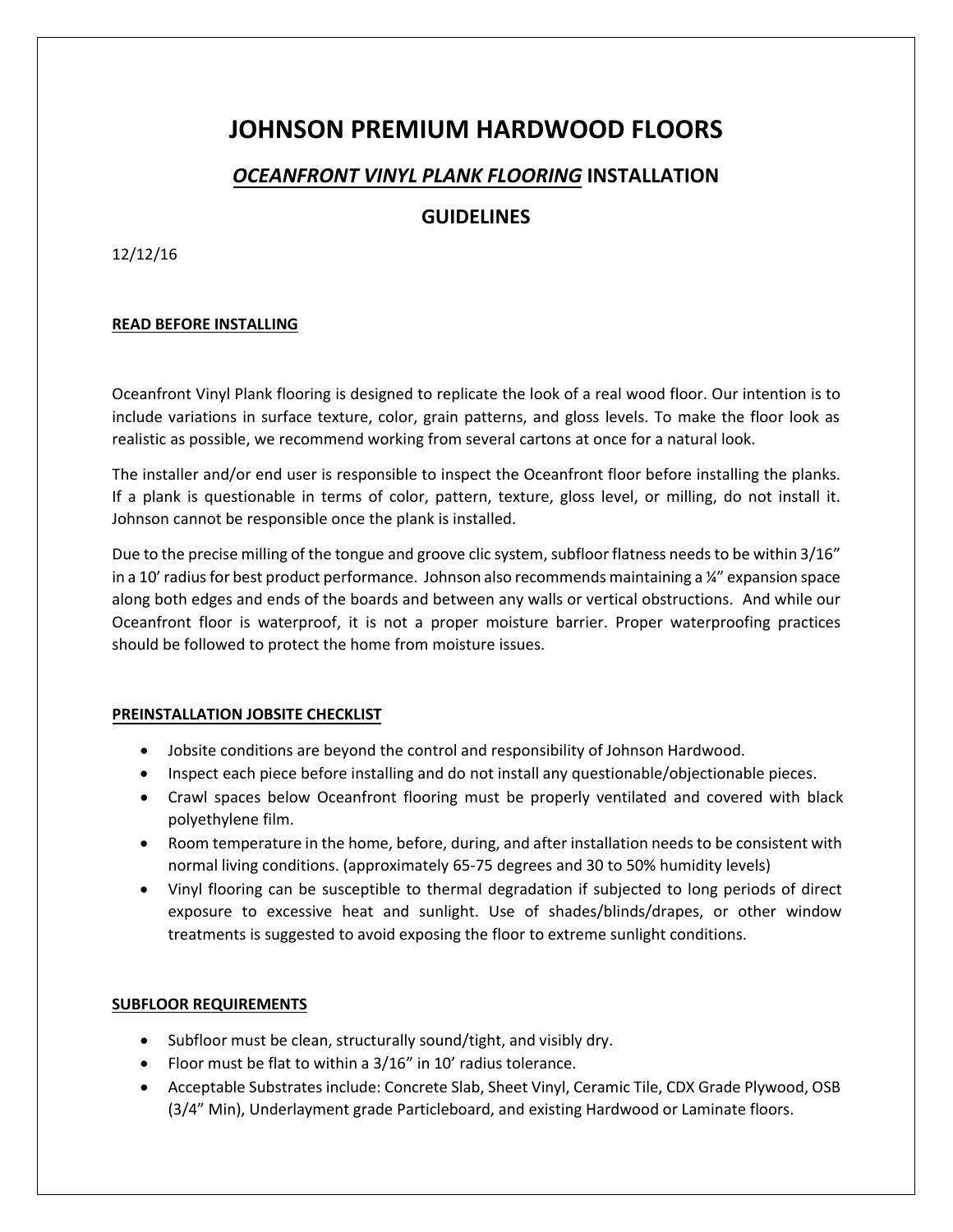**RADIANT HEAT**: Oceanfront is approved for over in-floor radiant heat systems. The following guidelines apply:

- The heating system should be turned off during the installation, as well as 24 hours before, and 24 hours after.
- After installation, the system should gradually be brought up to temperature, and should never exceed 85 degrees.
- Surface applied heating matts are not an acceptable type of radiant heat.

### **BEFORE INSTALLING YOUR FLOOR**

- Plan your layout to allow for a  $\frac{1}{4}$ " expansion space from all vertical obstructions
- Dry lay several cartons of flooring to get a feel for color and surface variations and to make sure the floor meets the end users satisfaction. Claims for color, surface, and grain variations cannot be accepted once the floor is installed.
- If color coordinated molding is to be used, first select Oceanfront panels that best match the available molding and make sure these panels are installed adjacent to the molding.

#### **FLOOR INSTALLATION**

- Carefully follow the installation graphics and printed instructions below each picture.
- Take precautions with tapping blocks and pull bars so that the Unilin Angle/Tap tongue and groove system is not damaged.
- Johnson Silent Seal Premium Underlayment may be used for added sound deadening and moisture control.
- If you have any questions before or while installing the floor, call Johnson Hardwood technical Service Department @ 800/910-3047.



Step 1: Begin installation working from left to right. Insert 1/4" wide spacers at ends and edges where planks meet wall.







Step 2: Lock short end of plank by inserting tongue into groove at an approximate 30 degree angle and drop into place. Continue this process throughout the installation.

Step 3: Use the remaining plank from your cut piece to begin the next inserting tongue into groove at an row (you will repeat this process throughout the installation). Note: It is recommended that you space

Step 4: Lock long edge of plank by approximate 15 degree angle and drop into place. Next slide toward end of previously installed plank end-joints by a minimum of 8 inches. until the tongue touches the groove.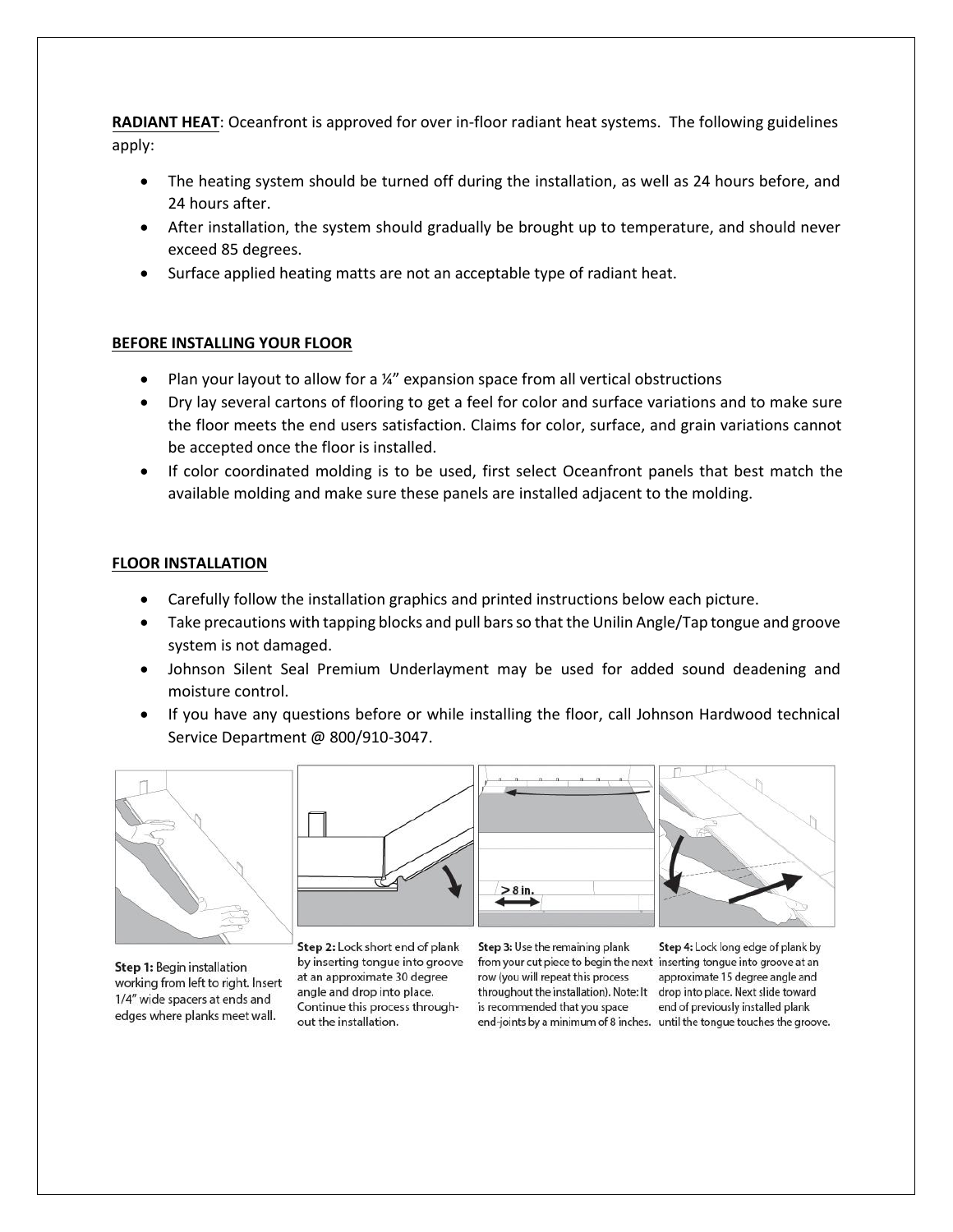

Step 5: IMPORTANT! Use a hammer and tapping block to tap the long edge of the plank to ensure a tight fit. Note: Tapping block should be a minimum of 10" to 12" long. It is important to note that any/all gapping can/will compromise the locking system.



Step 6: Attach a scrap piece of of planks.



ends of planks together. Remove support bridge and continue with this Step 8: Use hammer and pull bar method until you have completed floor to bridge gap between ends installing the row. Note: BE SURE TO<br>TAP ON EDGE OF VINYL SO AS NOT TO DAMAGE LOCKING PROFILE.



to lock final piece in row. Insert spacer at end of row. Continue installation to final row.



Step 9: Use hammer and pull bar to lock long edges of planks on final row.

## **INSTALLING UNDER DOOR JAMBS:**



Step 1: Undercut door jamb to provide space to allow plank to slide freely. Tap long edge with hammer and tapping block to lock long edge.



Step 2: Use hammer and pull bar to draw in and lock short end of plank.